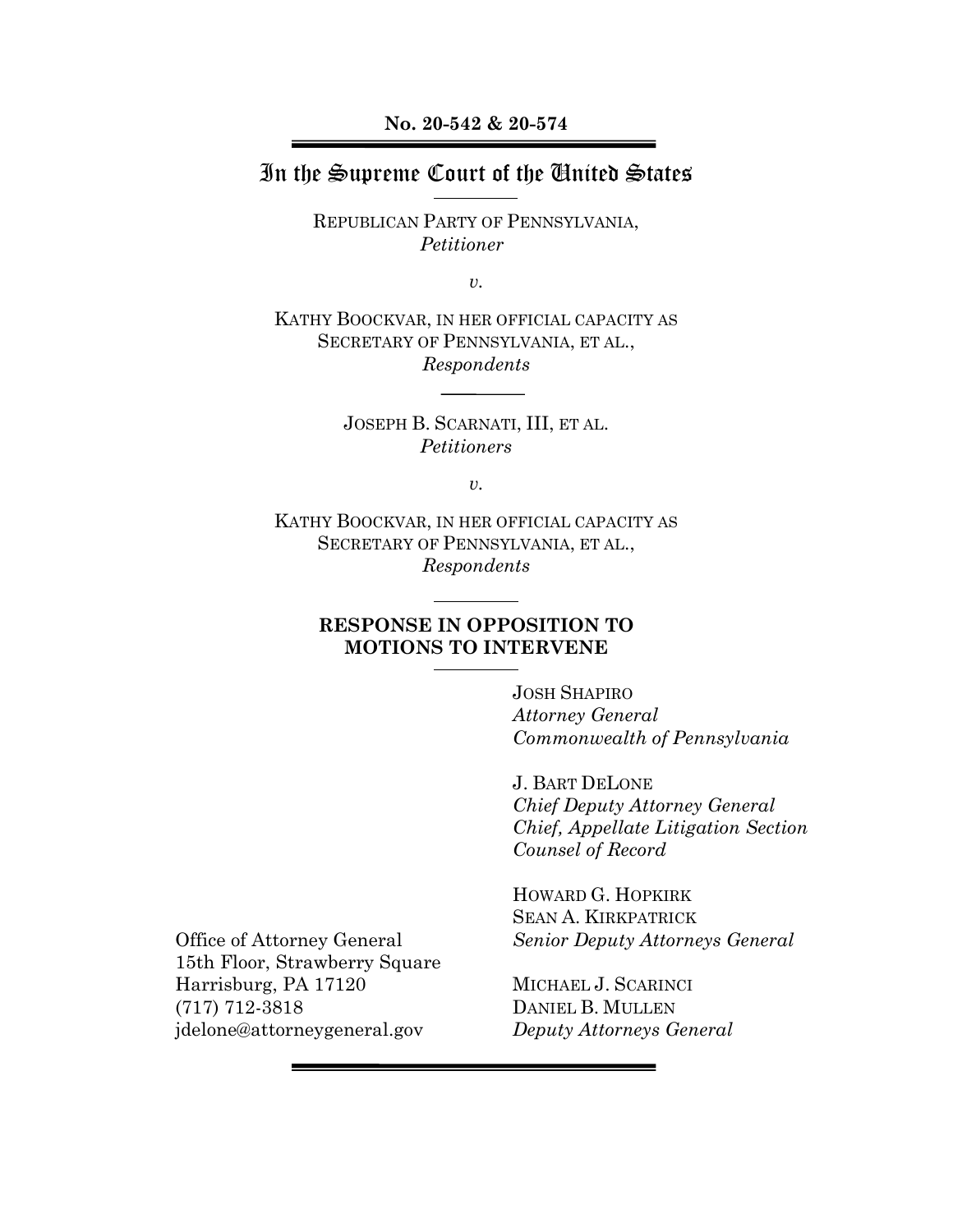## **TABLE OF AUTHORITIES**

# **Cases**

| Arakaki v. Cayetano,                                                          |
|-------------------------------------------------------------------------------|
| Arizona State Legislature v. Arizona Independent Redistricting Commission,    |
| Baker v. Wade,                                                                |
| Butler, Fitzgerald & Potter v. Sequa Corp.,                                   |
| Clark v. Putnam County,                                                       |
| Corman v. Torres,                                                             |
| Delaware Valley Citizens' Council for Clean Air v. Pennsylvania,              |
| Democratic National Comm. v. Bostelmann,                                      |
| Disability Advocates, Inc. v. New York Coalition for Quality Assisted Living, |
| Environmental Defense Fund v. Higginson,                                      |
| FTC v. Johnson,                                                               |
| Fuller v. Volk,                                                               |
| Heartwood v. United States Forest Service,                                    |
| Hollingsworth v. Perry,                                                       |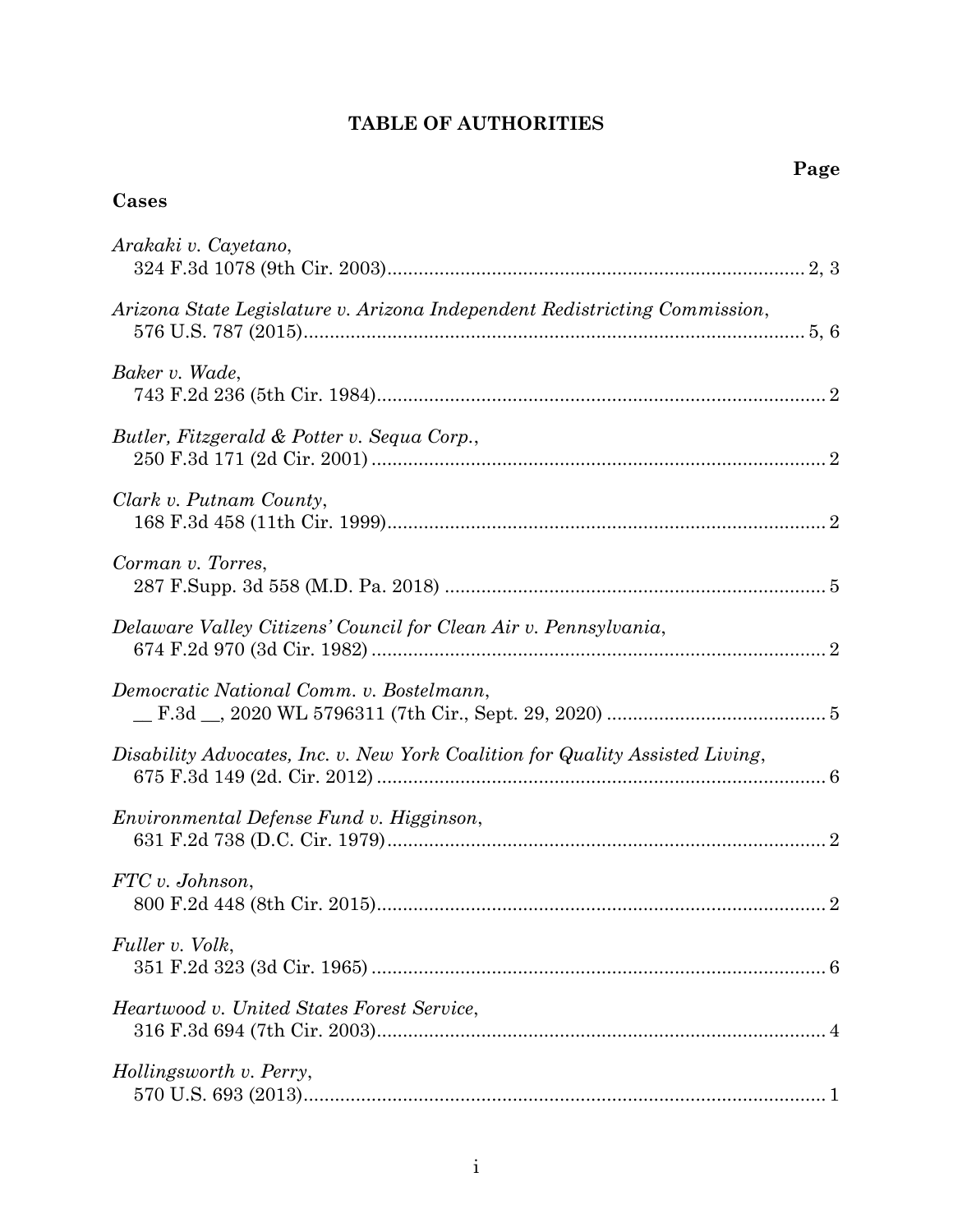| In re: Thompson,                                                    |  |
|---------------------------------------------------------------------|--|
| Interstate Commerce Commission v. Southern Railway Co.,             |  |
| Janus v. Am. Fed'n of State, Cty., & Mun. Employees, Council 31,    |  |
| Karsner v. Lothian,                                                 |  |
| Lujan v. Defenders of Wildlife,                                     |  |
| McClune v. Shamah,                                                  |  |
| Mullaney v. Anderson,                                               |  |
| Pennsylvania v. Rizzo,                                              |  |
| Planned Parenthood of Wisconsin v. Kaul,                            |  |
| Tri-State Generation & Transmission Ass'n v. N.M. Pub. Ref. Comm'n, |  |
| Trump v. Boockvar,                                                  |  |
| U.S. ex rel. Texas Portland Cement Co. v. McCord,                   |  |
| United States v. Michigan,                                          |  |
| Virginia House of Delegates v. Bethune-Hill,                        |  |
| Rules                                                               |  |
|                                                                     |  |
|                                                                     |  |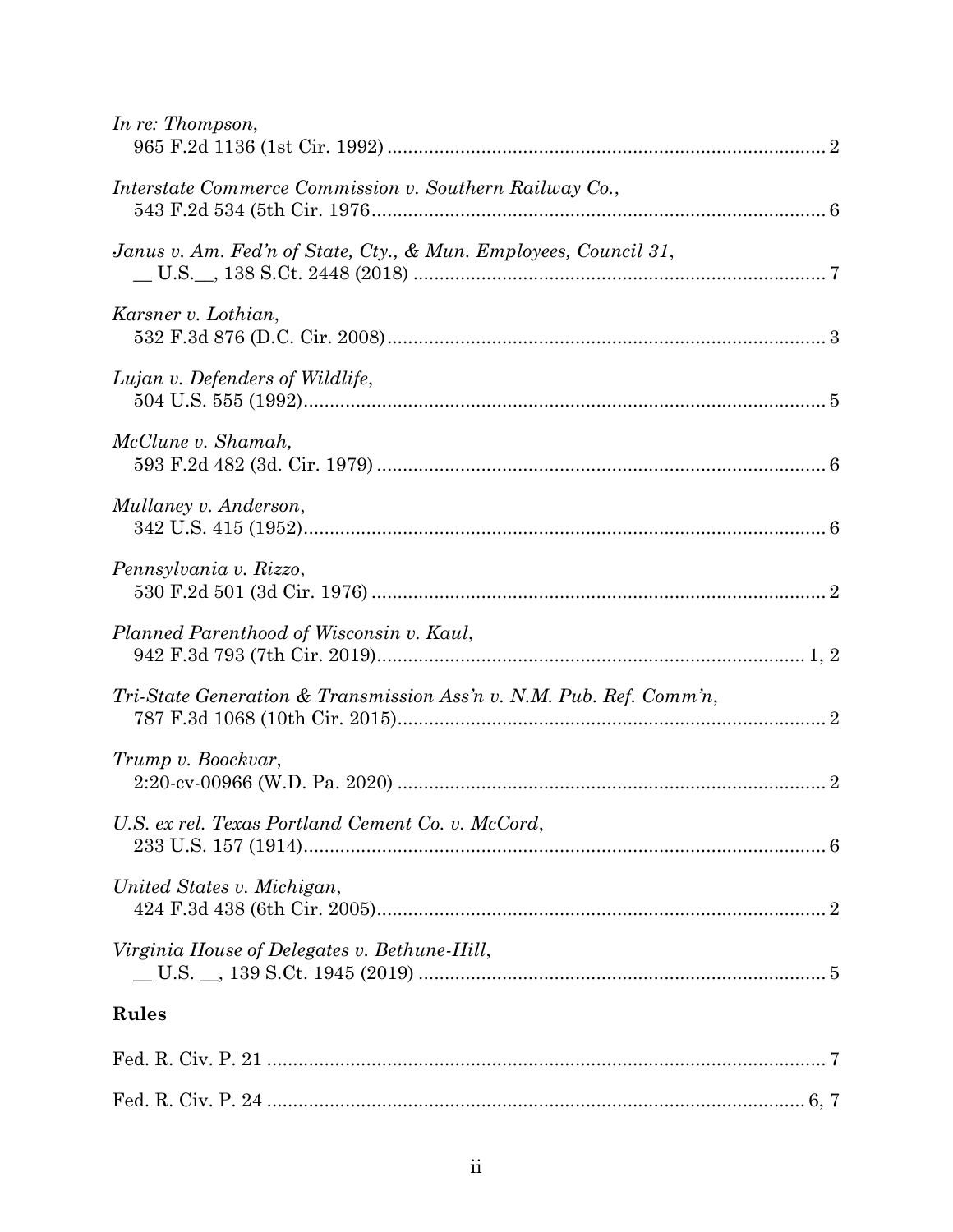| <b>Treatises</b> |  |
|------------------|--|
|                  |  |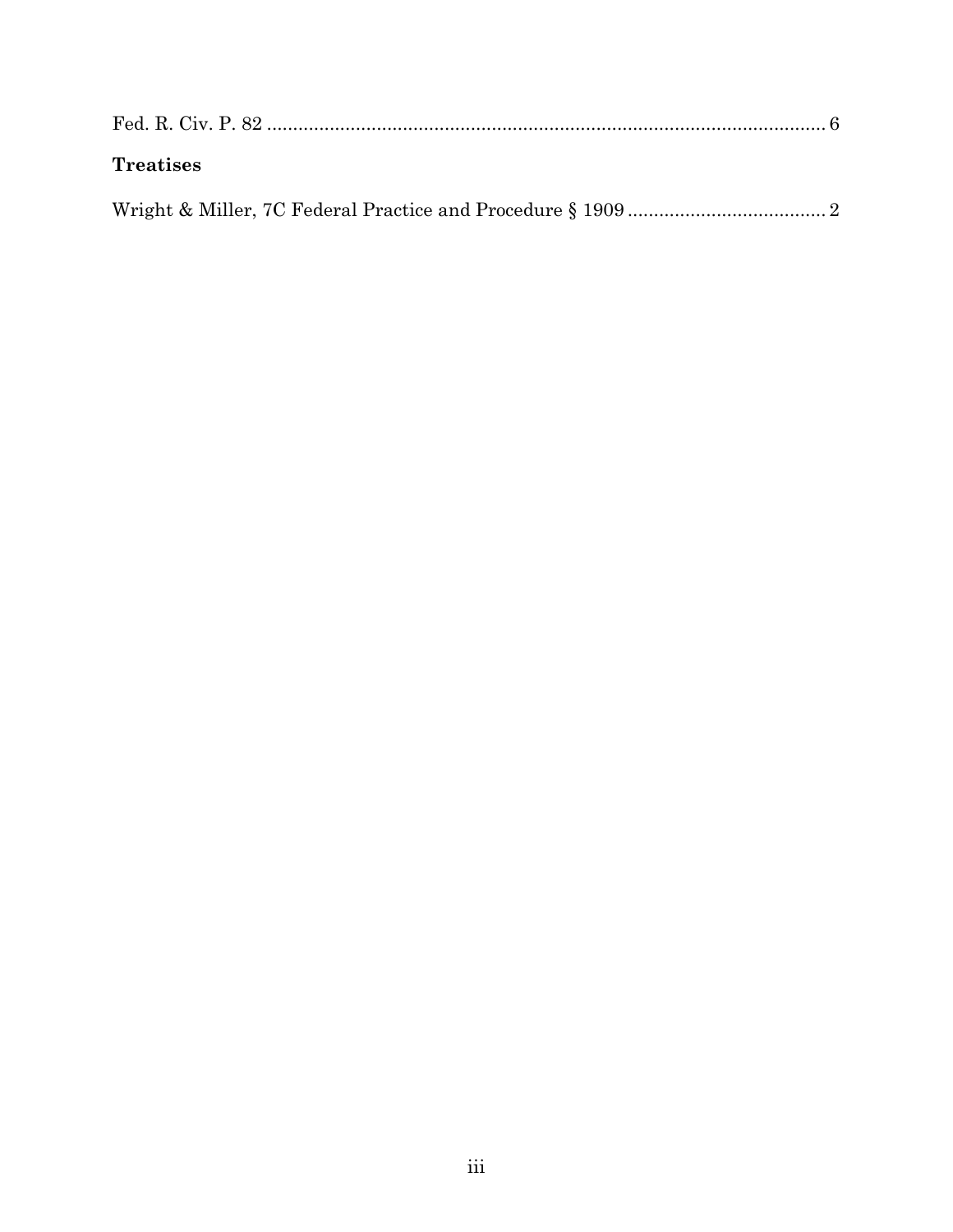The Pennsylvania Office of Attorney General, on behalf of the Secretary of the Commonwealth Kathy Boockvar, respectfully files this memorandum in opposition to the two motions to intervene by Donald J. Trump for President Inc. ("Trump Campaign"). Because the Trump Campaign cannot satisfy the standard for intervention as of right or by permission, the motion should be denied.

This matter has been pending before this Court for nearly six weeks. One day after Election Day, and for the second time in this case, the Trump Campaign has filed a motion for leave to intervene. The Trump Campaign's first motion was properly denied by the Pennsylvania Supreme Court because its generalized grievance in maintaining the electoral status quo was insufficient to justify standing or intervention. *See Hollingsworth v. Perry*, 570 U.S. 693, 707 (2013) (dismissing appeal for lack of standing where petitioners had no role in enforcement of a California proposition). That defect has not been cured by the passage of time.

As the Seventh Circuit has aptly stated, a lower court's decision not to permit intervention is reviewed for abuse of discretion, and reversal "is a very rare bird indeed, so seldom seen as to be considered unique." *Planned Parenthood of Wisconsin v. Kaul*, 942 F.3d 793, 803 (7th Cir. 2019). In arguing that this Court should secondguess the Pennsylvania Supreme Court's determination, the Trump Campaign claims that the Republican Party petitioner does not adequately represent its interests. But the parties' interest were perfectly aligned below. Indeed, the same counsel who represented the Republican Party also represented the Trump Campaign in this case, filing both a motion to intervene and a response to Secretary Boockvar's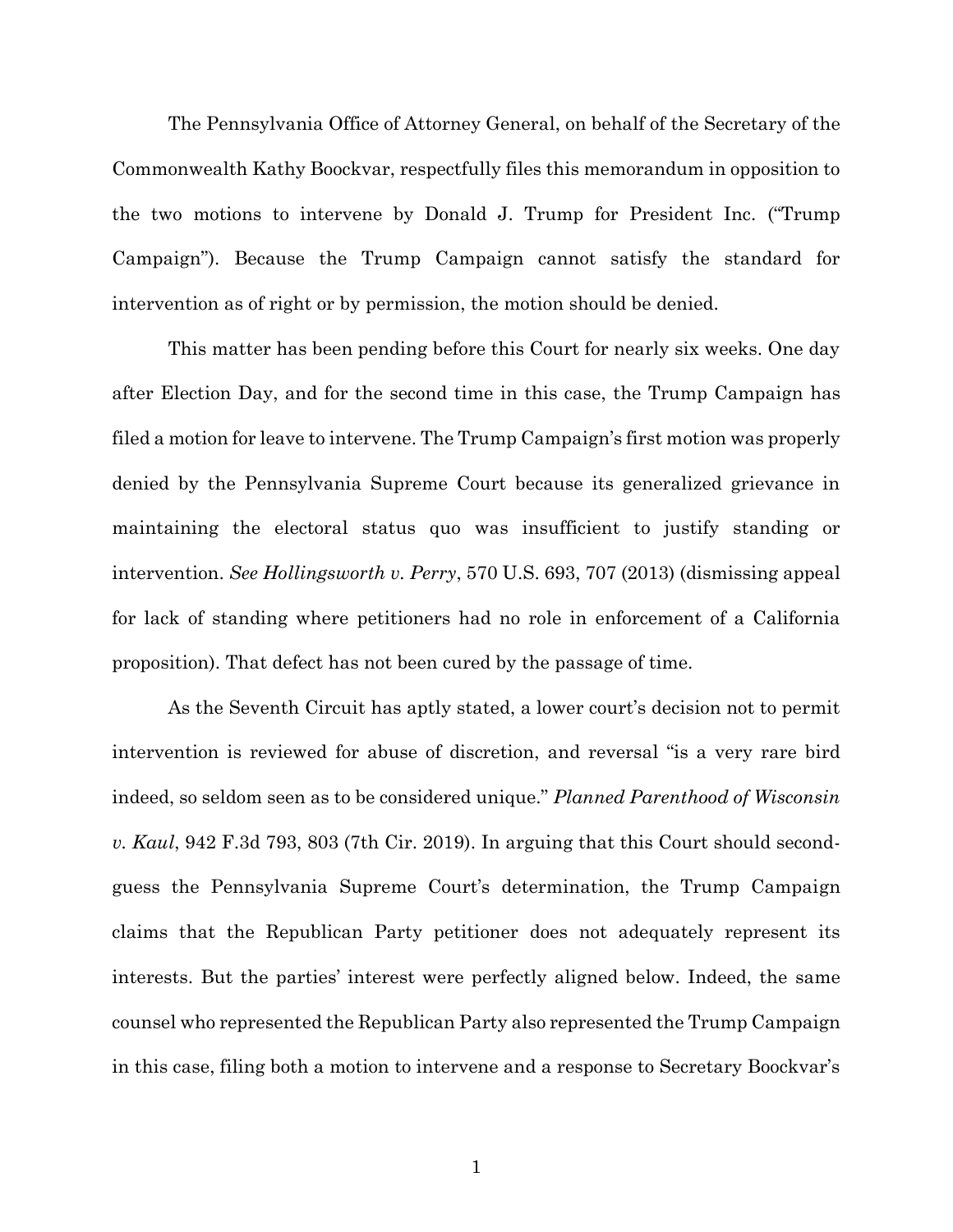application for extraordinary relief in the Pennsylvania Supreme Court. Counsel of record for the Republican Party also represented the Trump Campaign in a separate case in Federal court, *Trump v. Boockvar*, 2:20-cv-00966 (W.D. Pa. 2020). In both instances, the arguments raised by the Trump Campaign with respect to the Electors and Elections Clauses are virtually identical to the arguments raised by the Republican Party in this Court.

"The most important factor in determining adequacy of representation is how the interest of the absentee compares with the interests of the present parties." Wright & Miller, 7C Federal Practice and Procedure § 1909. Where, as here, the interest of the absentee is identical to that of one of the existing parties, and the parties have the same objective, representation is presumptively adequate. *Ibid.* Nearly every Circuit Court in the Country has adopted this presumption in some form.<sup>1</sup> Some courts require a showing of "gross negligence or bad faith" to overcome that presumption. *See Kaul*, 942 F.3d at 799.<sup>2</sup>

<sup>1</sup> *See*, *e.g.*, *In re: Thompson*, 965 F.2d 1136, 1142-42 (1st Cir. 1992); *Butler, Fitzgerald & Potter v. Sequa Corp.*, 250 F.3d 171, 180 (2d Cir. 2001); *Delaware Valley Citizens' Council for Clean Air v. Pennsylvania*, 674 F.2d 970, 973 (3d Cir. 1982); Stuart v. Huff, 706 F.3d 345, 349 (4th Cir. 2013); *Baker v. Wade*, 743 F.2d 236, 240- 41 (5th Cir. 1984); *United States v. Michigan*, 424 F.3d 438, 443-44 (6th Cir. 2005); *Planned Parenthood of Wisconsin v. Kaul*, 942 F.3d 793, 799 (7th Cir. 2019); *FTC v. Johnson*, 800 F.2d 448, 452 (8th Cir. 2015); *Arakaki v. Cayetano*, 324 F.3d 1078, 1086- 87 (9th Cir. 2003); *Tri-State Generation & Transmission Ass'n v. N.M. Pub. Ref. Comm'n*, 787 F.3d 1068, 1072-73 (10th Cir. 2015); *Clark v. Putnam County*, 168 F.3d 458, 461 (11th Cir. 1999); *Environmental Defense Fund v. Higginson*, 631 F.2d 738, 740 (D.C. Cir. 1979).

<sup>2</sup> Unsuccessful representation cannot, by itself, establish inadequate representation for intervention purposes. *See Pennsylvania v. Rizzo*, 530 F.2d 501, 593 (3d Cir. 1976).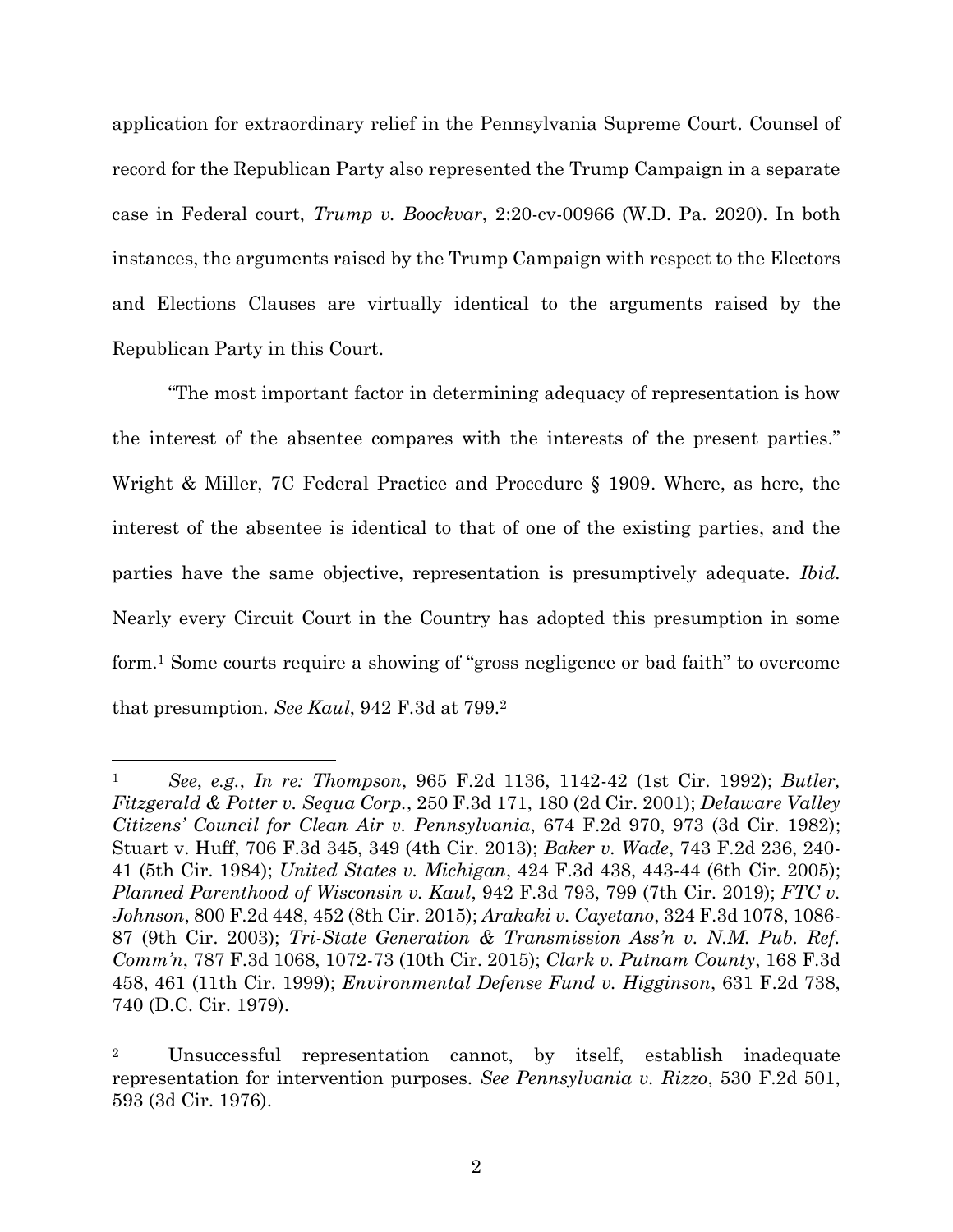As noted, the arguments previously raised by the Trump Campaign with respect to the Electors and Elections Clauses are virtually identical to the arguments raised by the Republican Party in this Court, and it cannot reasonably be argued that the parties have divergent objectives. Indeed, in its motion to intervene, the Trump Campaign expressly adopted the existing petitions filed by the Republican Party as its own. That the Republican Party is "capable and willing" to make all of the arguments that the Trump Campaign would make, *see Arakaki v. Cayetano*, 324 F.3d 1078, 1086-87 (9th Cir. 2003), and that the Trump Campaign has expressly adopted those arguments as its own, belies any assertion that the Republican Party does not adequately represent the Trump Campaign's interests.

Moreover, the Trump Campaign has not provided any justification for its delay in seeking intervention in this Court, and allowing intervention at this stage would significantly prejudice the existing parties.<sup>3</sup> Timeliness is to be judged "in consideration of all the circumstances," including how much time has elapsed since the inception of the suit, the purpose for which intervention is sought, the need for intervention as a means of preserving the applicant's rights, and the likelihood of prejudice. *See Karsner v. Lothian*, 532 F.3d 876, 886 (D.C. Cir. 2008). One of the circumstances to be considered is the length of time the intervenor knew or should

<sup>3</sup> In its motion to intervene, the Trump Campaign adopts the existing petitioners' support for expedited briefing and argument if certiorari is granted. Motion at 3. The Trump Campaign appears to acknowledge that further expedition of the petition for writ of certiorari that this court rejected, would constitute prejudice to the respondents. The Secretary agrees; any attempt to revisit that resolved issue would constitute prejudice to respondents.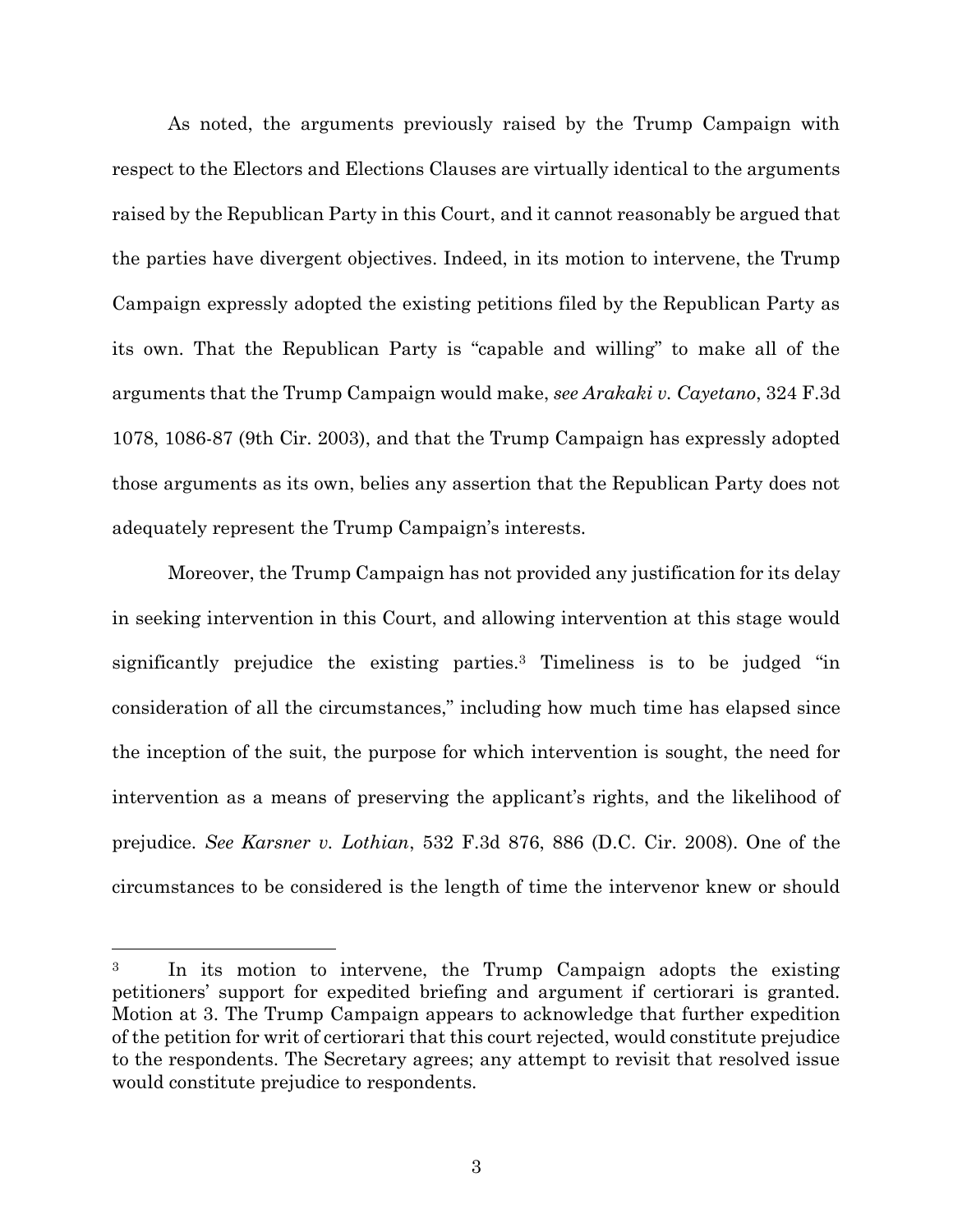have known of its interest in the case. *Heartwood v. United States Forest Service*, 316 F.3d 694 (7th Cir. 2003).

As noted, this matter has been pending before this Court for nearly six weeks and, with respect to what is at issue in this case, there is nothing that the Trump Campaign was not aware of at the outset. Though the Trump Campaign attempts to categorize this timeframe as "minimal" relative to the 90-day period for filing a petition for a writ of certiorari, in the runup to an election, six weeks is anything but minimal. During those six weeks, the existing parties litigated an application to stay and a motion to expedite, and the Republican Party filed its petition for a writ of certiorari. The Trump Campaign has not offered any justification for its delay in seeking leave to intervene before now.

In addition to the timeliness and prejudicial nature of the Trump Campaign's motion for intervention, the motion also improperly seeks to cure a jurisdictional defect. The Trump Campaign's motion to intervene is, as even it acknowledges, designed "to avert a possible standing defect" that arises from the Republican Party of Pennsylvania and the Individual Legislators (collectively Petitioners) petitioning for relief. Motion at 8. Without accepting the Trump Campaign's premise that it has standing, as we previously pointed out in our opposition to the motion to stay, Petitioners lack the standing necessary to give the Trump Campaign a proper case in which to intervene. Opp. 12-13.

There we explained that the Republican Party's claim that the Pennsylvania Supreme Court usurped authority delegated to the General Assembly under the

4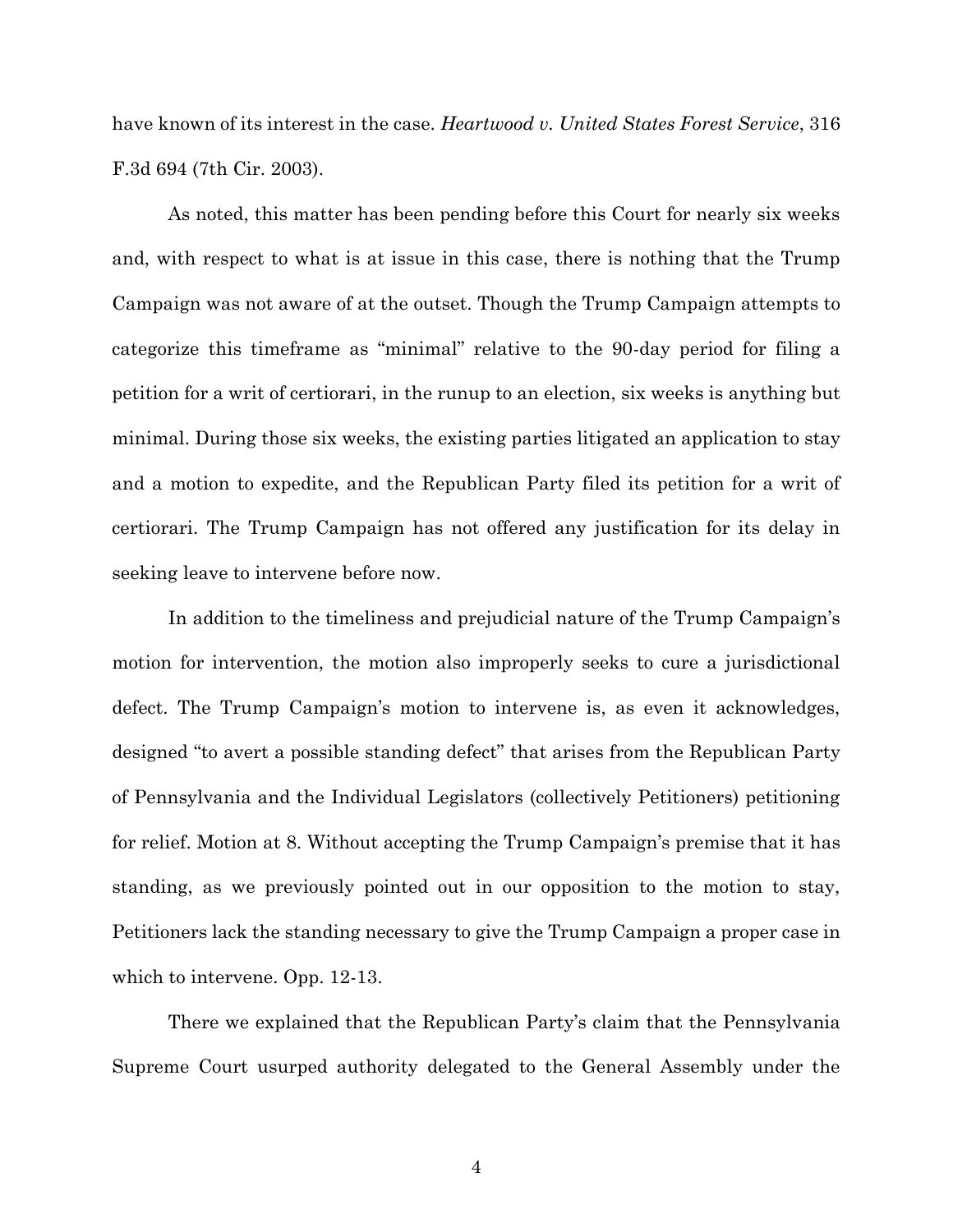Elections and Electors Clauses amounts to a "generalized grievance," that is, "[a]n interest shared generally with the public at large in the proper application of the Constitution and laws." *Lujan v. Defenders of Wildlife*, 504 U.S. 555, 573 (1992); *see also, Lance v. Coffman*, 549 U.S. 437, 439 (2007) (per curiam) (four voters' challenge to judicial redistricting plan as violating Elections Clause presented only generalized grievance). Moreover, this principle has been specifically held to apply to political parties and their members. *See Democratic National Comm. v. Bostelmann*, \_\_ F.3d \_\_, 2020 WL 5796311, \*1 (7th Cir., Sept. 29, 2020) (extension of received-by deadline for mailed ballots did not cause any injury to political party or their members).

The Individual Legislators fare no better, as they too advance only a generalized grievance. *See Virginia House of Delegates v. Bethune-Hill*, \_\_ U.S. \_\_, 139 S.Ct. 1945, 1953-54 (2019). Any interest in protecting legislative authority belongs to the legislature as a whole, not individual legislators. *See Bethune-Hill*, 139 S.Ct. at 1953; *Arizona State Legislature v. Arizona Independent Redistricting Commission*, 576 U.S. 787, 803 (2015). Although the Individual Legislators claim they have standing because they represent "the majority of the Pennsylvania General Assembly," Writ at 5, their leadership role does not confer standing on them. *See Corman v. Torres*, 287 F.Supp. 3d 558, 568-59 (M.D. Pa. 2018) (three-judge panel) (rejecting as speculative legislative leaders' argument that the majority of legislators would "vote in unison in a matter of great importance"). The General Assembly would first have to "authorize[] votes in both of its chambers" before seeking relief. *Arizona*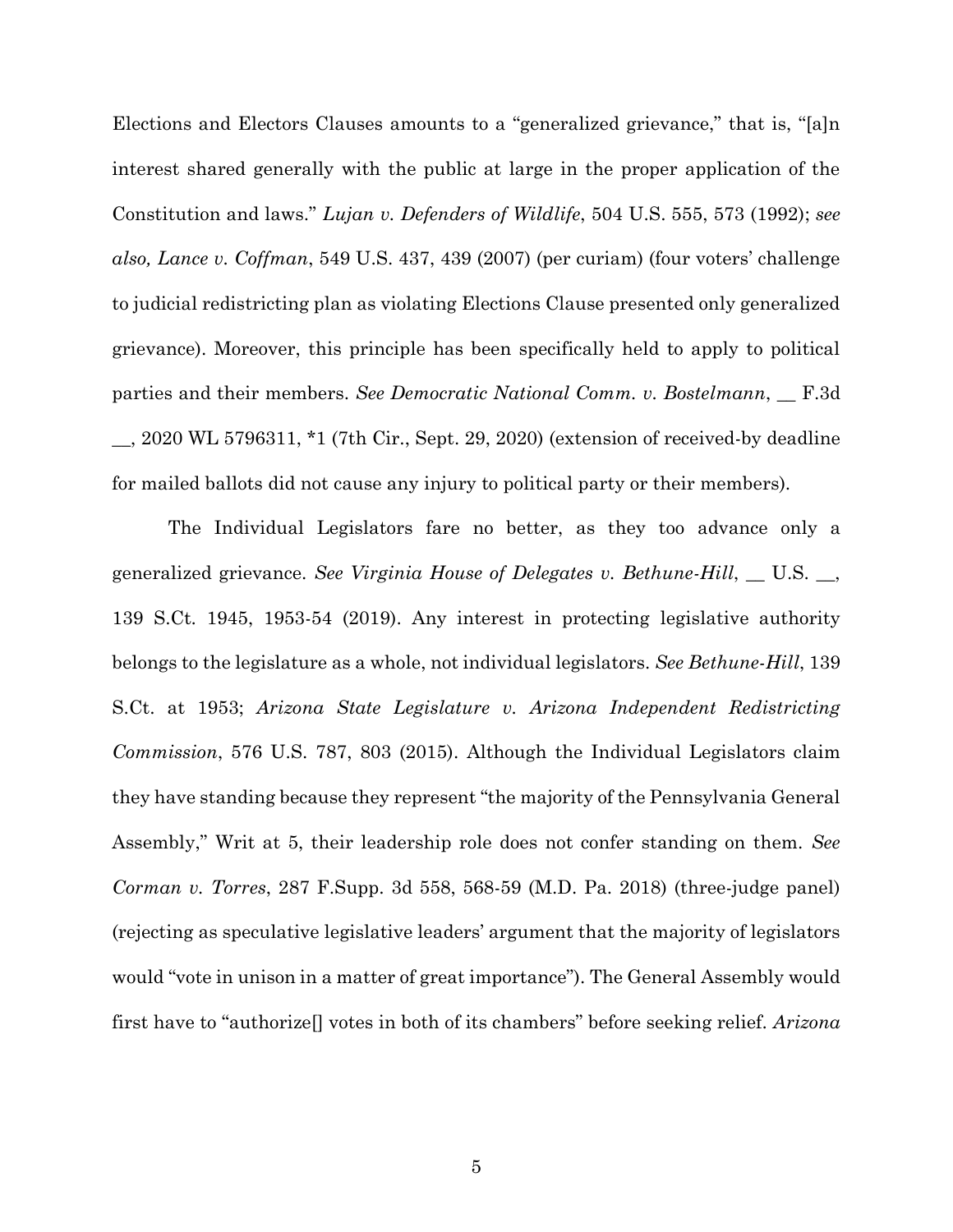*State Legislature*, 576 U.S. at 802. None of the petitioners possesses Article III standing to bring this action.

The Trump Campaign seeks to cure this jurisdictional defect through intervention under Federal Rule of Civil Procedure 24. Motion at 8-9. This it cannot do. The Federal Rules of Civil Procedure neither limit nor extend the jurisdiction of federal courts. Fed. R. Civ. P. 82. Therefore, Rule 24 cannot provide a basis for jurisdiction. If a court lacks Article III jurisdiction over a case, "intervention [can] not cure this vice in the original suit[,]" nor can it "be treated as an original suit." *U.S. ex rel. Texas Portland Cement Co. v. McCord*, 233 U.S. 157, 163–64 (1914). Put another way, "it is axiomatic that 'intervention will not be permitted to breathe life into a "nonexistent" lawsuit.'" *McClune v. Shamah,* 593 F.2d 482, 486 (3d. Cir. 1979) (quoting *Fuller v. Volk*, 351 F.2d 323 (3d Cir. 1965)). "A motion for intervention under Rule 24 is not an appropriate device to cure a situation in which plaintiffs may have stated causes of action that they have no standing to litigate." *Ibid. See also*, *Interstate Commerce Commission v. Southern Railway Co.*, 543 F.2d 534 (5th Cir. 1976) ("[I]t is elementary that jurisdictional defects in the original complaint cannot be remedied by the papers of intervenors[.]").<sup>4</sup>

The Trump Campaign's reliance on *Mullaney v. Anderson*, 342 U.S. 415 (1952) does not save it from this well-settled principal of federal jurisprudence. In that case,

<sup>&</sup>lt;sup>4</sup> "Indeed, this rule is so deeply entrenched in our jurisprudence that it is an axiomatic principle of federal jurisdiction in every circuit to have addressed the question." *Disability Advocates, Inc. v. New York Coalition for Quality Assisted Living*, 675 F.3d 149, 160-161 (2d. Cir. 2012) (collecting cases).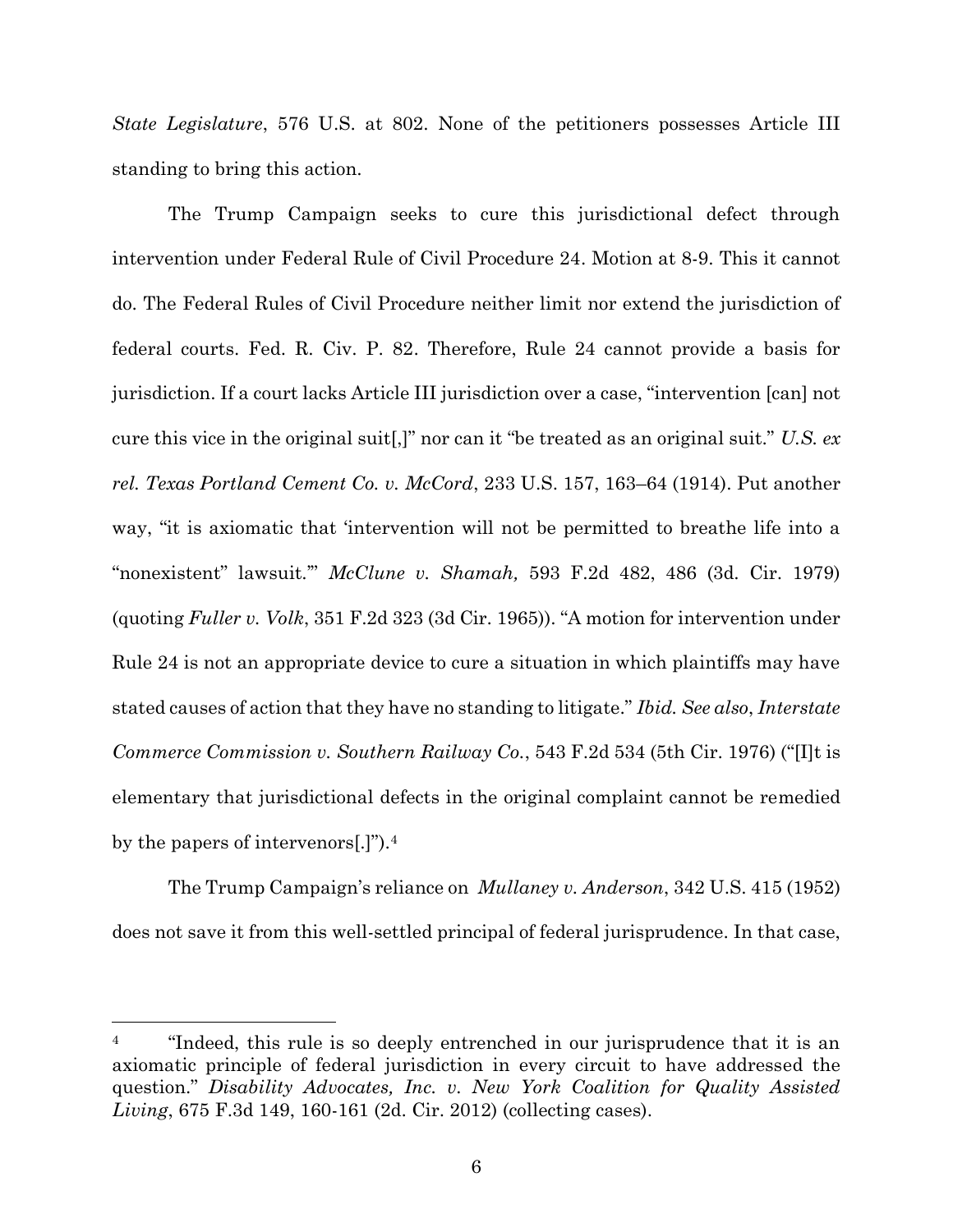the respondent-plaintiff moved for leave to add parties under Fed. R. Civ. P. 21 in order to "put[] the principal, the real party in interest, in the position of his avowed agent." *Id* at 416–17*.* This Court granted that "motion in view of the special circumstances before us." *Id.* at 417.

Here, the Trump Campaign does not seek joinder under Rule 21 and the Republican Party of Pennsylvania is not merely an agent of a single candidate's campaign. The instant Rule 24 motion is an attempt to improperly circumvent the Pennsylvania Supreme Court's interpretation of state law standing using the federal standards. Upon being denied intervention below, the Trump Campaign should have initiated its own action. Its failure to do so is fatal to its attempt to intervene now. *Accord. Janus v. Am. Fed'n of State, Cty., & Mun. Employees, Council 31*, \_\_ U.S.\_\_, 138 S.Ct. 2448, 2462–63 (2018) (intervenor must meet the requirements that a plaintiff must satisfy—e.g., filing a separate complaint and properly serving the defendants).

#### **CONCLUSION**

The Court should deny the motions to intervene.

Respectfully submitted,

JOSH SHAPIRO Attorney General

By: */s/ J. Bart DeLone* J. BART DeLONE *Chief Deputy Attorney General* Chief, Appellate Litigation Section Pa. Bar # 42540